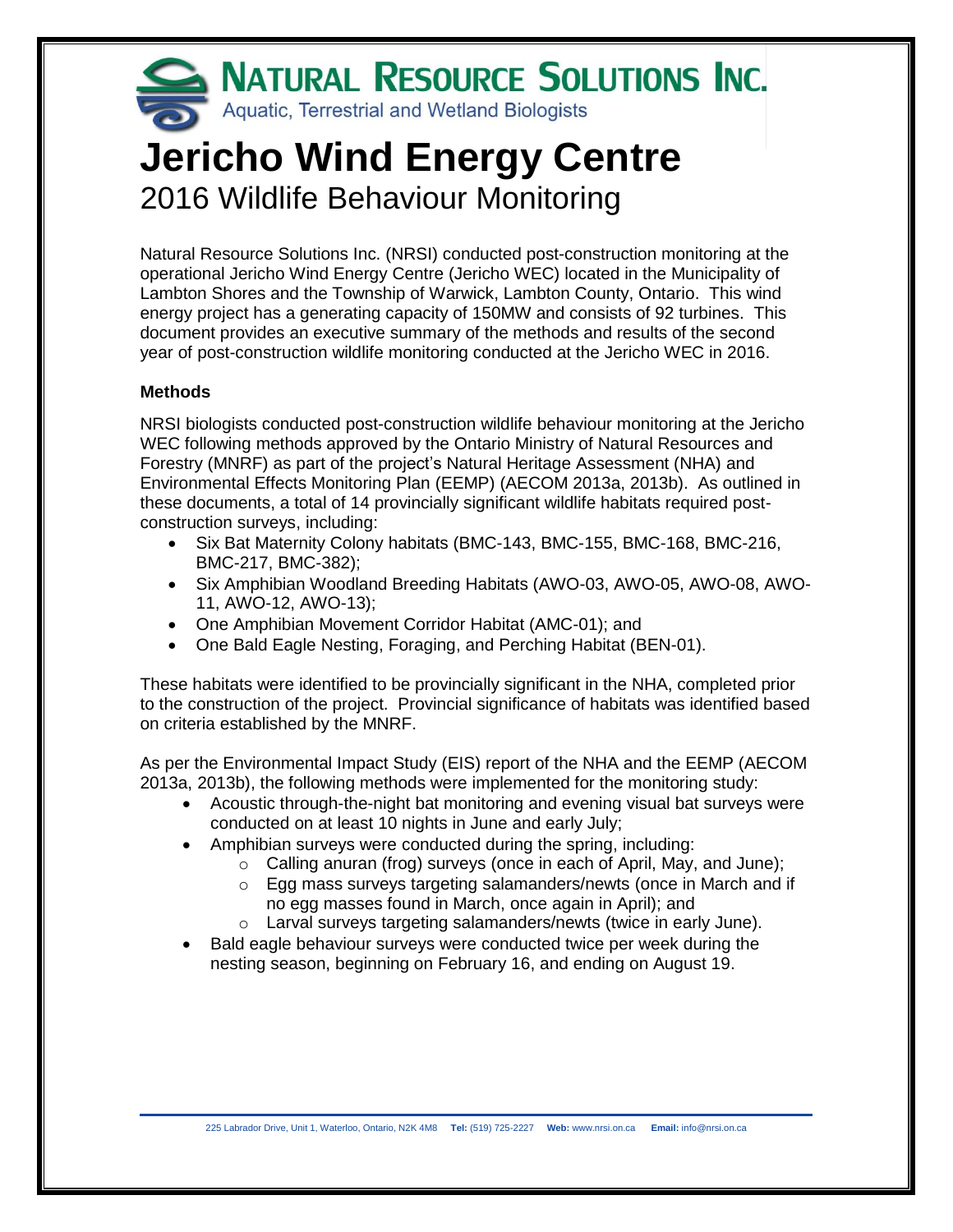## **Results**

#### *Bat Maternity Colony Habitats*

The results of the post-construction Bat Maternity Colony Habitat surveys completed by NRSI in 2016, in comparison with the baseline data collected from 2010-2011, are outlined in the table below.

| <b>Habitat ID</b> | <b>Pre-Construction Results</b>                                                                                                    | <b>Post-Construction Results</b>                                                            | <b>Post-Construction Results</b>                                                            |
|-------------------|------------------------------------------------------------------------------------------------------------------------------------|---------------------------------------------------------------------------------------------|---------------------------------------------------------------------------------------------|
|                   | (2010-2011)                                                                                                                        | (2015)                                                                                      | (2016)                                                                                      |
| <b>BMC-143</b>    | <b>Significant</b><br><b>Big Brown Bat</b><br>Silver-haired Bat                                                                    | <b>Significant</b><br><b>Big Brown Bat</b><br>Silver-haired Bat                             | <b>Significant</b><br>Little Brown Myotis<br><b>Big Brown Bat</b><br>Silver-haired Bat      |
| <b>BMC-155</b>    | <b>Significant</b>                                                                                                                 | <b>Significant</b>                                                                          | <b>Significant</b>                                                                          |
|                   | <b>Big Brown Bat</b>                                                                                                               | <b>Big Brown Bat</b>                                                                        | <b>Big Brown Bat</b>                                                                        |
|                   | Silver-haired Bat                                                                                                                  | Silver-haired Bat                                                                           | Silver-haired Bat                                                                           |
| <b>BMC-168</b>    | <b>Significant</b>                                                                                                                 | Significant                                                                                 | Significant                                                                                 |
|                   | <b>Big Brown Bat</b>                                                                                                               | Big Brown Bat                                                                               | Big Brown Bat                                                                               |
|                   | Silver-haired Bat                                                                                                                  | Silver-haired Bat                                                                           | Silver-haired Bat                                                                           |
| <b>BMC-216</b>    | <b>Significant</b><br><b>Significant</b><br><b>Big Brown Bat</b><br><b>Big Brown Bat</b><br>Silver-haired Bat<br>Silver-haired Bat |                                                                                             | <b>Significant</b><br>Big Brown Bat<br>Silver-haired Bat                                    |
| <b>BMC-217</b>    | <b>Significant</b>                                                                                                                 | <b>Significant</b>                                                                          | <b>Significant</b>                                                                          |
|                   | Big Brown Bat                                                                                                                      | <b>Big Brown Bat</b>                                                                        | <b>Big Brown Bat</b>                                                                        |
|                   | Silver-haired Bat                                                                                                                  | Silver-haired Bat                                                                           | Silver-haired Bat                                                                           |
| <b>BMC-382</b>    | <b>Significant</b><br>Little Brown Myotis<br>Northern Myotis                                                                       | <b>Not Significant</b><br>Does not meet standards of<br>significance for any bat<br>species | <b>Not Significant</b><br>Does not meet standards of<br>significance for any bat<br>species |

The results observed at BMC-382 indicate this habitat does not currently meet the provincial standards of significance, due to a reduction in documented calls of *Myotis*  species. This decline in calls is expected to be a result of the influence of the fungal disease white-nose syndrome. This disease has decimated populations of *Myotis* species in Ontario since the disease was first discovered in the province in 2010. The decline is not expected to be a result of any indirect change in use resulting from the nearby operational wind turbines. Monitoring will continue for one additional year at each bat habitat to observe any other variation in bat activity or species composition.

## *Amphibian Woodland Breeding and Movement Corridor Habitats*

The results of the post-construction Amphibian Woodland Breeding and Movement Corridor Habitat surveys completed by NRSI in 2016, in comparison with the baseline data collected in 2013, are outlined below:

| <b>Habitat ID</b> | <b>Pre-Construction Results</b>                                                                | <b>Post-Construction</b>                                       | <b>Post-Construction Results</b>                                                                       |
|-------------------|------------------------------------------------------------------------------------------------|----------------------------------------------------------------|--------------------------------------------------------------------------------------------------------|
|                   | (2013)                                                                                         | <b>Results (2015)</b>                                          | (2016)                                                                                                 |
| AWO-03            | <b>Significant</b>                                                                             | <b>Significant</b>                                             | <b>Significant</b>                                                                                     |
|                   | ≥20 individuals, 2                                                                             | ≥20 individuals, 1                                             | ≥20 individuals, 1                                                                                     |
|                   | salamander species and                                                                         | salamander species and                                         | salamander species and                                                                                 |
|                   | $\geq$ 20 individuals, 2 frog                                                                  | $\geq$ 20 individuals, 4 frog                                  | $\geq$ 20 individuals, 4 frog                                                                          |
|                   | species                                                                                        | species                                                        | species                                                                                                |
| <b>AWO-05</b>     | Significant<br>≥20 individuals. 1<br>salamander species and<br>$\geq$ 20 individuals, 2-3 frog | <b>Significant</b><br>$\geq$ 20 individuals, 4 frog<br>species | <b>Significant</b><br>≥20 individuals, $≥1$<br>salamander species and<br>$\geq$ 20 individuals, 4 frog |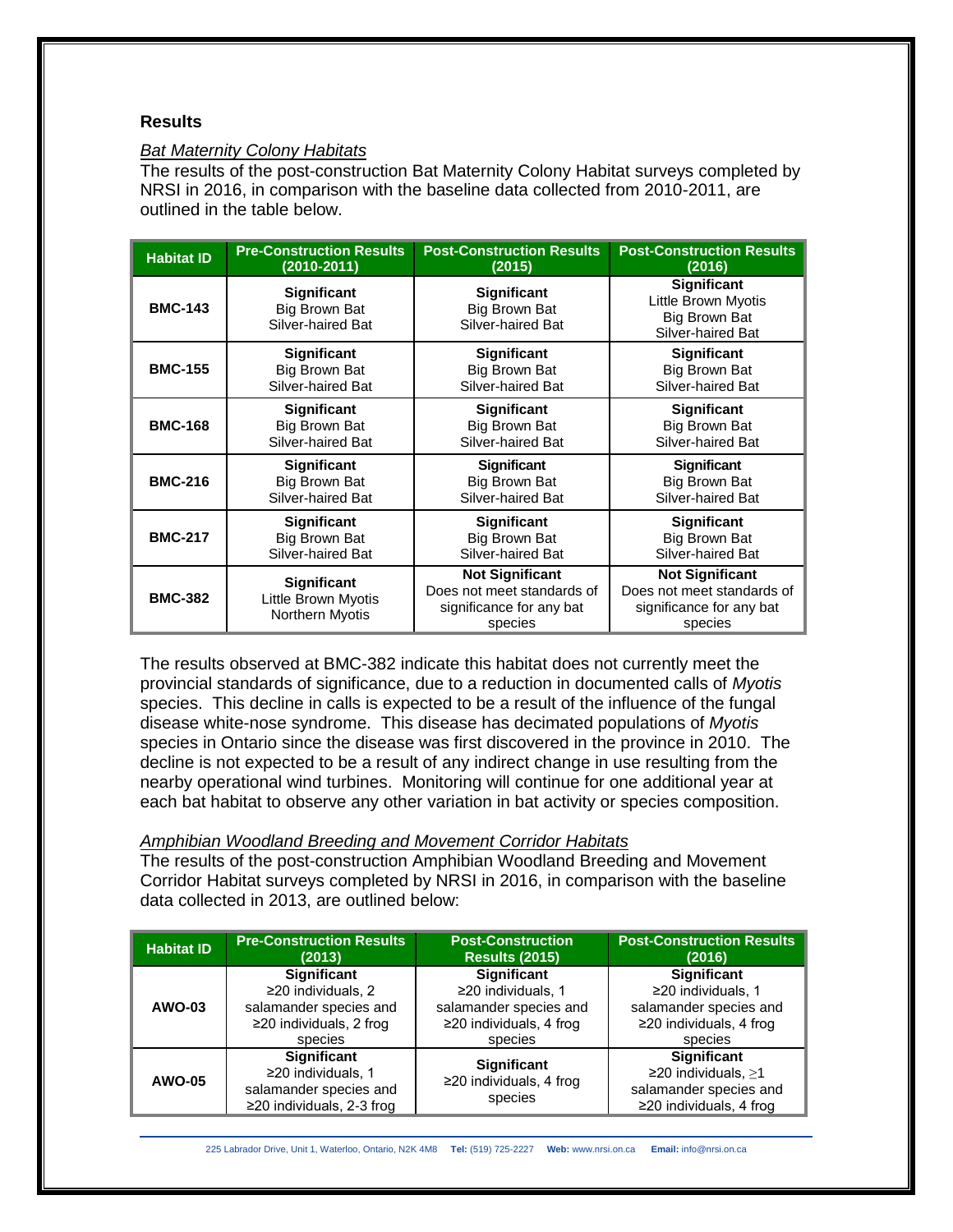| <b>Habitat ID</b> | <b>Pre-Construction Results</b><br><b>Post-Construction</b><br><b>Results (2015)</b><br>(2013) |                                          | <b>Post-Construction Results</b><br>(2016) |  |
|-------------------|------------------------------------------------------------------------------------------------|------------------------------------------|--------------------------------------------|--|
|                   | species                                                                                        |                                          | species                                    |  |
|                   | <b>Significant</b>                                                                             | <b>Significant</b>                       | <b>Significant</b>                         |  |
| <b>AWO-08</b>     | ≥20 individuals, 1<br>salamander species                                                       | $\geq$ 20 individuals, 3 frog<br>species | $\geq$ 20 individuals, 2 frog<br>species   |  |
|                   | <b>Significant</b>                                                                             | <b>Significant</b>                       | <b>Significant</b>                         |  |
| <b>AWO-11</b>     | ≥20 individuals, 1<br>salamander species                                                       | $\geq$ 20 individuals, 3 frog<br>species | ≥20 individuals, 3 frog<br>species         |  |
|                   |                                                                                                | <b>Significant</b>                       | <b>Significant</b>                         |  |
|                   | <b>Significant</b>                                                                             | $\geq$ 20 individuals, 1                 | $\geq$ 20 individuals, 1                   |  |
| <b>AWO-12</b>     | $\geq$ 20 individuals, 3 froq                                                                  | salamander species and                   | salamander species and                     |  |
|                   | species                                                                                        | $\geq$ 20 individuals, 4 frog            | ≥20 individuals, 3 frog                    |  |
|                   |                                                                                                | species                                  | species                                    |  |
|                   | <b>Significant</b>                                                                             | <b>Significant</b>                       | <b>Significant</b>                         |  |
| <b>AWO-13</b>     | $\geq$ 20 individuals, 3 froq                                                                  | $\geq$ 20 individuals, 3 frog            | $\geq$ 20 individuals, 2 frog              |  |
|                   | species                                                                                        | species                                  | species                                    |  |
|                   | <b>Significant</b>                                                                             | <b>Significant</b>                       | <b>Significant</b>                         |  |
| <b>AMC-01</b>     | $\geq$ 20 individuals, 3 froq                                                                  | $\geq$ 20 individuals, 3 frog            | $\geq$ 20 individuals, 3 froq              |  |
|                   | species                                                                                        | species                                  | species                                    |  |

All significant amphibian woodland breeding habitats continue to meet the provincial standards for significance.

#### *Bald Eagle and Osprey Nesting, Foraging, and Perching Habitat*

The results of the post-construction Bald Eagle and Osprey Nesting, Foraging, and Perching habitat surveys completed by NRSI in 2016, in comparison with the baseline data collected in 2013, are outlined below:

| <b>Habitat ID</b> | <b>Pre-Construction</b><br><b>Results (2013)</b> | During-<br><b>Construction</b><br><b>Results</b><br>(2014) | <b>Post-Construction</b><br><b>Results (2015)</b> | <b>Post-Construction</b><br><b>Results (2016)</b> |
|-------------------|--------------------------------------------------|------------------------------------------------------------|---------------------------------------------------|---------------------------------------------------|
|                   | <b>Significant</b>                               | <b>Significant</b>                                         | <b>Significant</b>                                | <b>Significant</b>                                |
|                   | Adult pair of bald                               | Adult pair of bald                                         | Adult pair of bald                                | Adult pair of bald                                |
| <b>BEN-01</b>     | eagles, egg                                      | eagles, egg                                                | eagles, egg                                       | eagles, egg                                       |
|                   | incubation, and first                            | incubation, and first                                      | incubation, and first                             | incubation, and two                               |
|                   | year juvenile                                    | year juvenile                                              | year juvenile                                     | first year juveniles                              |

The identified bald eagle nesting, foraging, and perching habitat continues to meet the provincial standards for significance.

## **Additional Monitoring Commitments**

Post-construction wildlife monitoring conducted by NRSI in 2016 represents the second year of post-construction monitoring conducted at the Jericho Wind Energy Centre.

Post-construction surveys are required to be conducted for one additional year for the majority of significant wildlife habitats in the Jericho WEC project area. Surveys will be conducted in 2017 for the following habitats, in accordance with the EIS of the NHA and EEMP (AECOM 2013a, 2013b):

• Bat Maternity Colony Habitats (BMC-143, BMC-155, BMC-168, BMC-216, BMC-217, BMC-382);